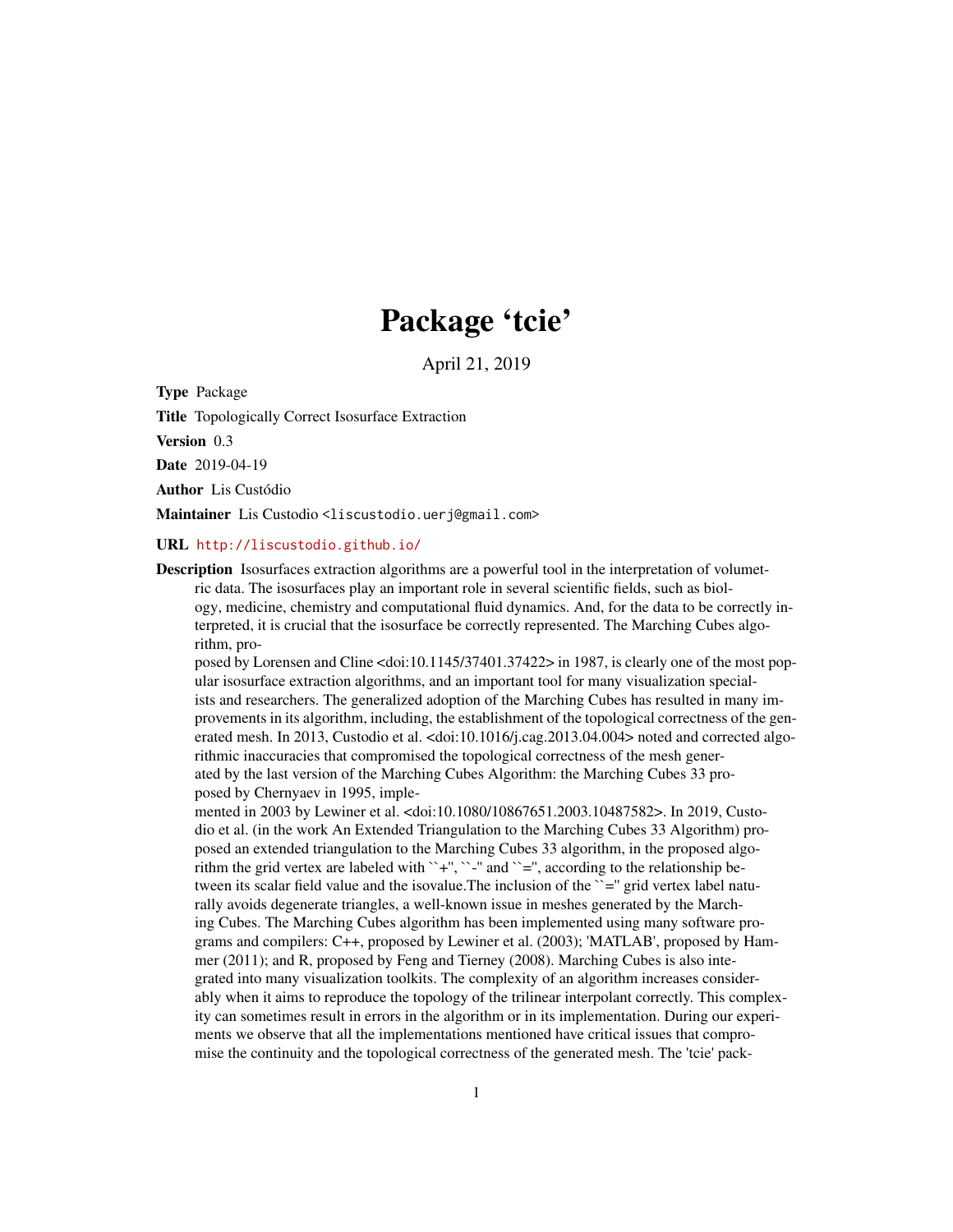<span id="page-1-0"></span>age is a toolkit with a topologically correct implementation of the Marching Cubes algorithm, based on the Custodio et al. work, which implements the most recent improvements of the algorithm.

#### LazyData TRUE

LinkingTo Rcpp,RcppArmadillo

**Imports** nat( $>= 1.8.11$ ), rgl( $>= 0.99.9$ ), Rvcg ( $>= 0.17$ ), geomorph ( $>=$ 3.0.5) **Depends** R  $(>= 3.2.3)$ RoxygenNote 6.1.1 License GPL

Encoding UTF-8

NeedsCompilation yes

X-CRAN-Archive Archived on 2019-04-21 as update had exactly the same check problems as before.

Repository CRAN

Date/Publication 2019-04-21 15:10:03 UTC

### R topics documented:

| Index | $\overline{7}$ |
|-------|----------------|

BettiNumbers *Returns the Betti numbers of a given mesh.*

#### Description

This function returns the Betti numbers b0, b1 and b2, which represents the number of connected components, the number of independent tunnelsand the number of closed regions in space, respectively. The function implementation followsthe algorithms described by Konkle, Moran, Hamann, and Joy in the work Fast Methods for Computing Isosur-face Topology with Betti Numbers.

#### Usage

```
BettiNumbers(file_path)
```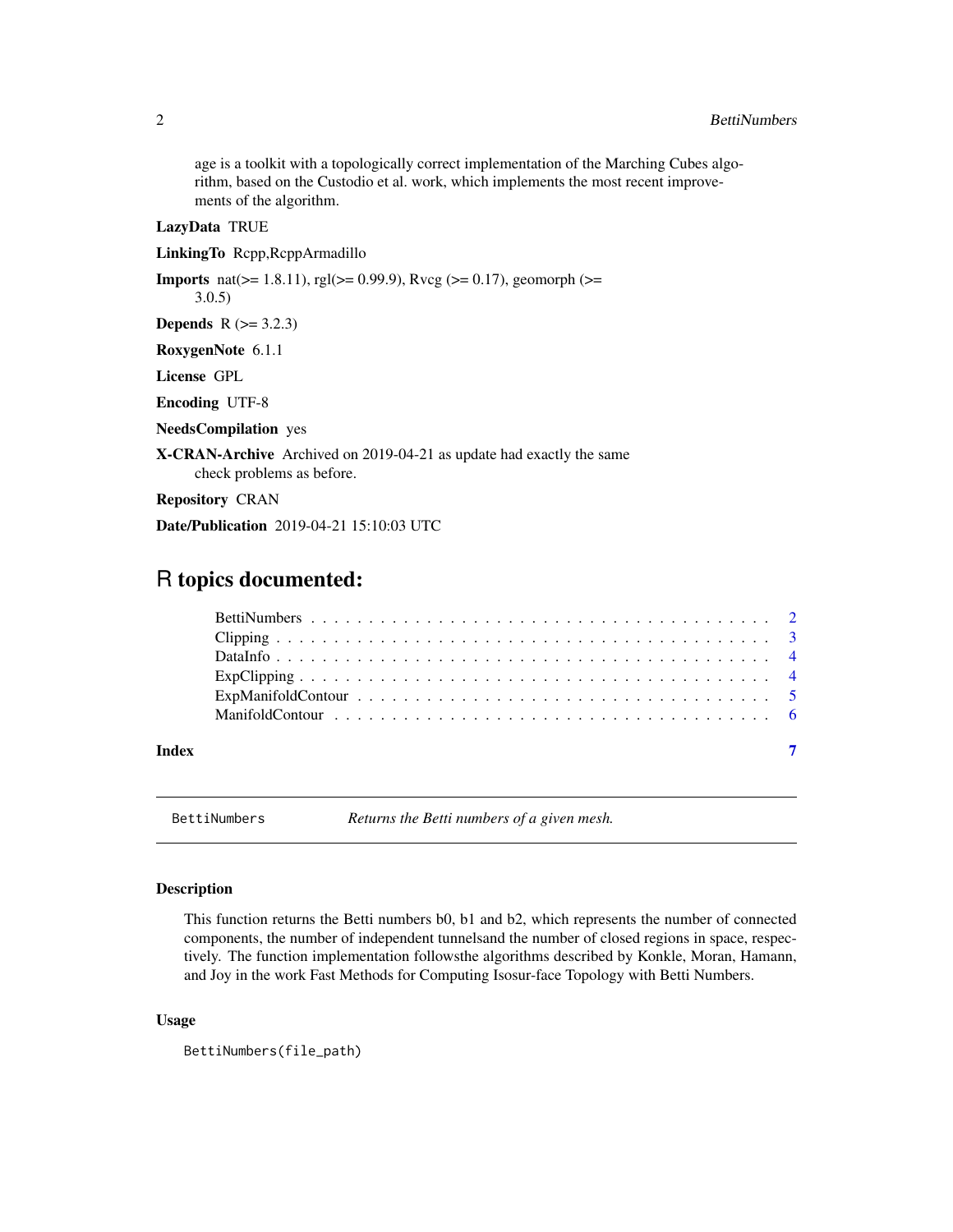#### <span id="page-2-0"></span>Clipping 3

#### Arguments

file\_path A string: the path to a triangular mesh file in the ply format

#### Examples

```
BettiNumbers(system.file("extdata", "m3.ply", package = "tcie"))
```

| Clipping | Builds and plots the mesh representing the desired isosurface of an |
|----------|---------------------------------------------------------------------|
|          | specific region of the dataset                                      |

#### Description

This function returns the visualization of an specific region of the dataset.

#### Usage

```
Clipping(file_path, isovalue, verification, color_mesh, opacity,
 new_window, range_x, range_y, range_z)
```
#### Arguments

| file_path    | A string: the path to the nhdr file                                   |
|--------------|-----------------------------------------------------------------------|
| isovalue     | A number: the value corresponding to the desired isosurface           |
| verification | A boolean: determines whether the grid verification will be performed |
| color_mesh   | A string: the color to rendirind the resulting mesh                   |
| opacity      | A number: the opacity-level                                           |
| new_window   | A boolean: determines whether a new view window will open             |
| $range_x$    | A vector contaning the clipping limits of the dataset in the x axis.  |
| range_y      | A vector contaning the clipping limits of the dataset in the y axis.  |
| range_z      | A vector contaning the clipping limits of the dataset in the z axis.  |

#### Value

The visualization of the generated mesh.

#### Examples

```
Clipping(system.file("extdata","f3.nhdr",package ="tcie"),0,FALSE,"red",1,TRUE,c(2,3),c(2,4),c(2,4))
Clipping(system.file("extdata", "f3.nhdr", package = "tcie"), 0, TRUE, "red", 1, TRUE, c(2,3), c(2,4), c(2,4))Clipping(system.file("extdata","f9.nhdr",package ="tcie"),0,TRUE,"blue",1,TRUE,c(1,5),c(2,4),c(3,5))
```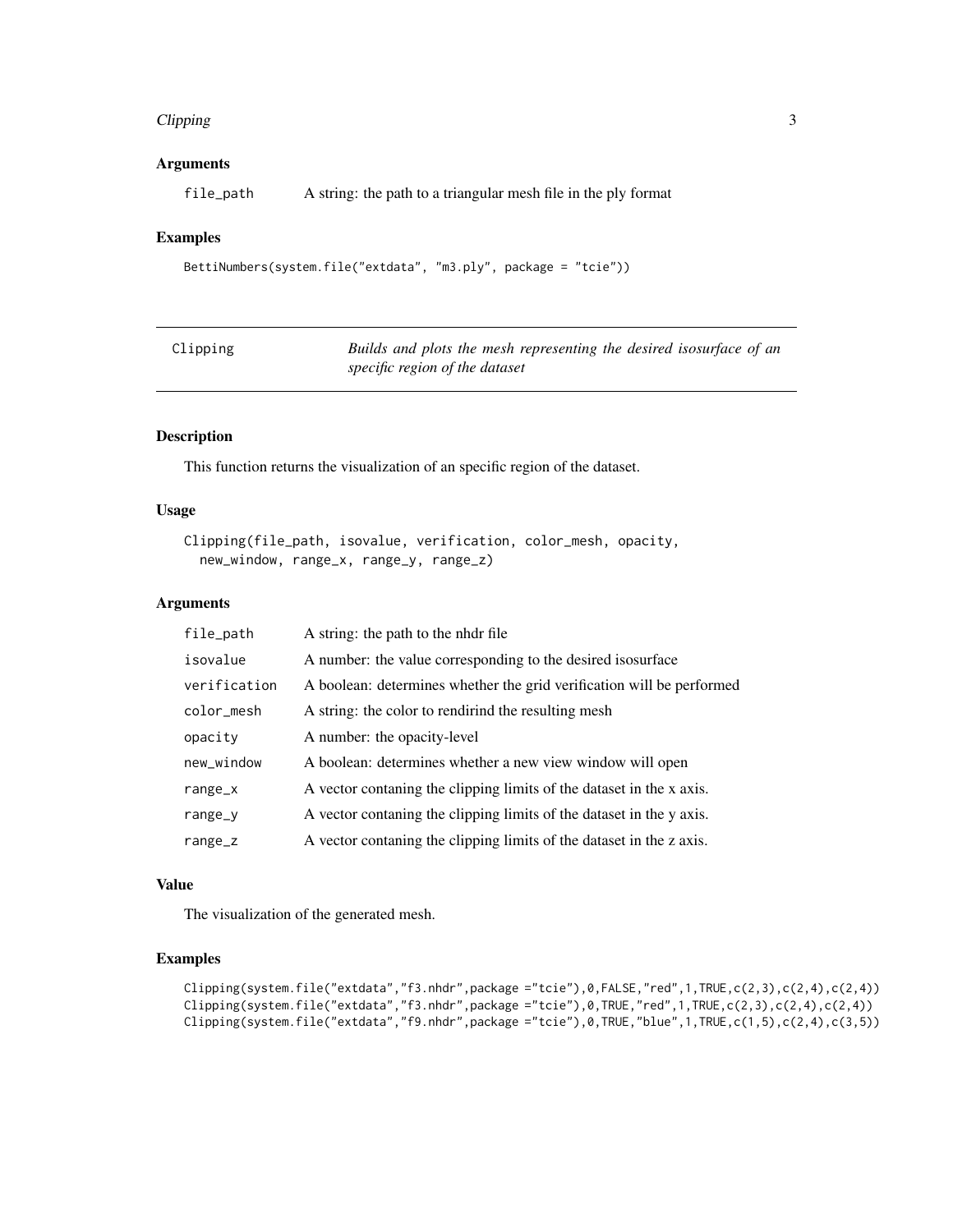<span id="page-3-0"></span>

#### Description

This function returns the size and isovalue range of a given dataset.

#### Usage

```
DataInfo(file_path)
```
#### Arguments

file\_path A string: the path to the nhdr file

#### Value

A vector with the dataset size and the minimum and maximum values of a given dataset.

#### Examples

```
DataInfo(system.file("extdata", "f3.nhdr", package = "tcie"))
DataInfo(system.file("extdata", "f3.nhdr", package = "tcie"))
```

| ExpClipping | Builds and exports the mesh representing the desired isosurface of an |
|-------------|-----------------------------------------------------------------------|
|             | specific region of the dataset                                        |

#### Description

This function returns the file (ply format) of the mesh of an specific region of the dataset.

#### Usage

```
ExpClipping(file_path, isovalue, verification, range_x, range_y, range_z,
 export_path)
```
#### Arguments

| file_path    | A string: the path to the nhdr file                                                |
|--------------|------------------------------------------------------------------------------------|
| isovalue     | A number: the value corresponding to the desired isosurface                        |
| verification | A boolean: determines whether the grid verification will be performed              |
| range_ $x$   | A vector contaning the clipping limits of the dataset in the x axis.               |
| range_y      | A vector contaning the clipping limits of the dataset in the y axis.               |
| range_z      | A vector contaning the clipping limits of the dataset in the z axis.               |
| export_path  | A string: the path to a directory to put the mesh generated, following by the file |
|              | name.                                                                              |
|              |                                                                                    |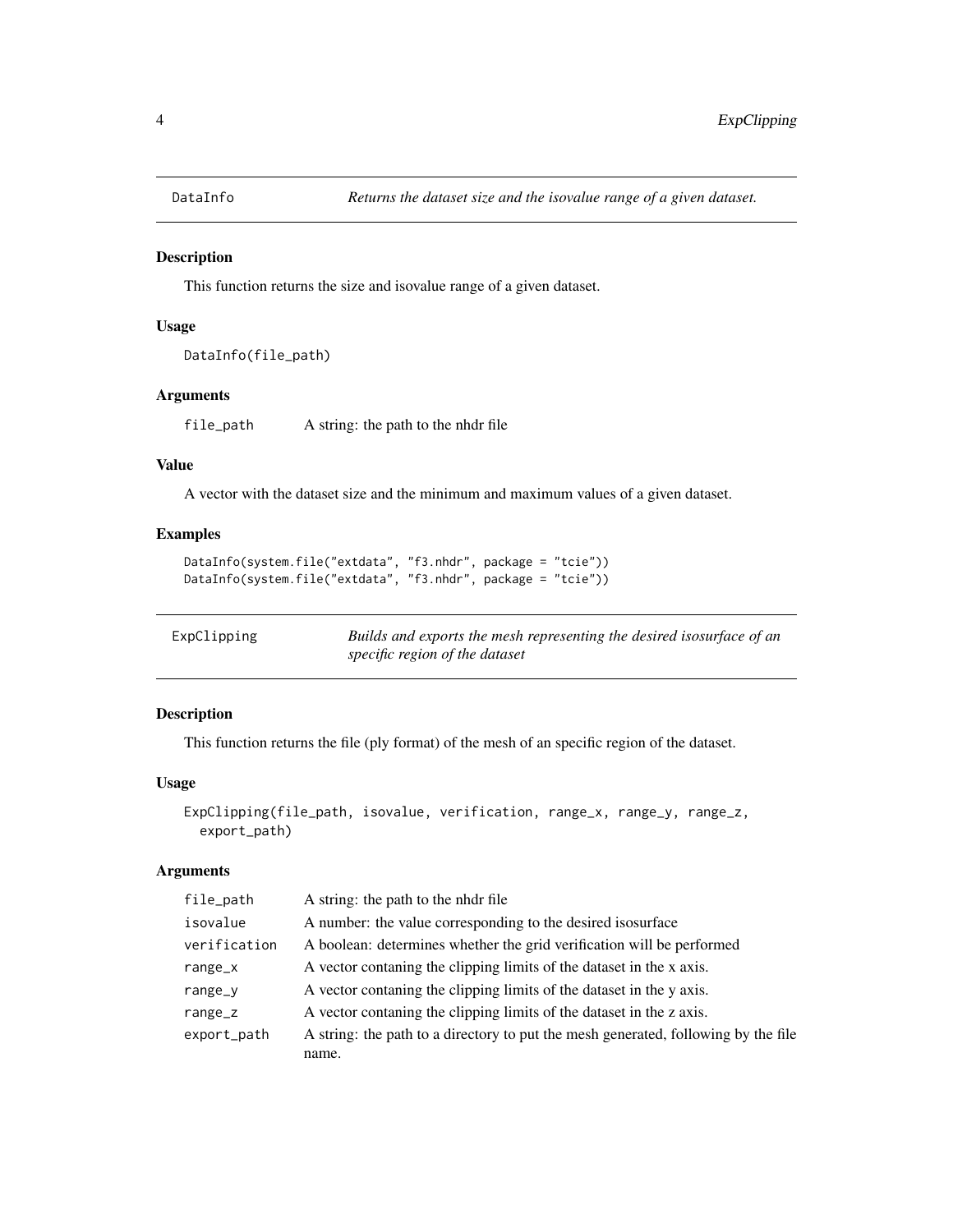#### <span id="page-4-0"></span>ExpManifoldContour 5

#### Value

The file of the mesh in the ply format.

#### Examples

```
ExpClipping(system.file("extdata","f3.nhdr",package ="tcie"),0,FALSE,c(2,3),c(2,4),c(2,4),"m.ply")
ExpClipping(system.file("extdata","f3.nhdr",package ="tcie"),0,TRUE,c(2,3),c(2,4),c(2,4),"m.ply")
ExpClipping(system.file("extdata","f9.nhdr",package ="tcie"),0,TRUE,c(1,5),c(2,4),c(3,5),"m.ply")
```
ExpManifoldContour *Builds and exports the mesh representing the desired isosurface*

#### Description

This function returns the file (ply format) of the mesh generated by the Marching Cubes 33 algorithm. Optionally, the original dataset grid is preprocessed (subdivided in specifics points) to eliminate the configuration that results in non-manifold edges.

#### Usage

```
ExpManifoldContour(file_path, isovalue, verification, export_path)
```
#### Arguments

| file_path    | A string: the path to the nhdr file                                                         |
|--------------|---------------------------------------------------------------------------------------------|
| isovalue     | A number: the value corresponding to the desired isosurface                                 |
| verification | A boolean: determines whether the grid verification will be performed                       |
| export_path  | A string: the path to a directory to put the mesh generated, following by the file<br>name. |

#### Value

The file of the mesh in the ply format.

#### Examples

```
ExpManifoldContour(system.file("extdata", "f3.nhdr", package = "tcie"), 0.0, FALSE, "mesh.ply")
ExpManifoldContour(system.file("extdata", "f3.nhdr", package = "tcie"), 0.0, TRUE, "mesh.ply")
ExpManifoldContour(system.file("extdata", "f9.nhdr", package = "tcie"), 0.0, TRUE, "mesh.ply")
```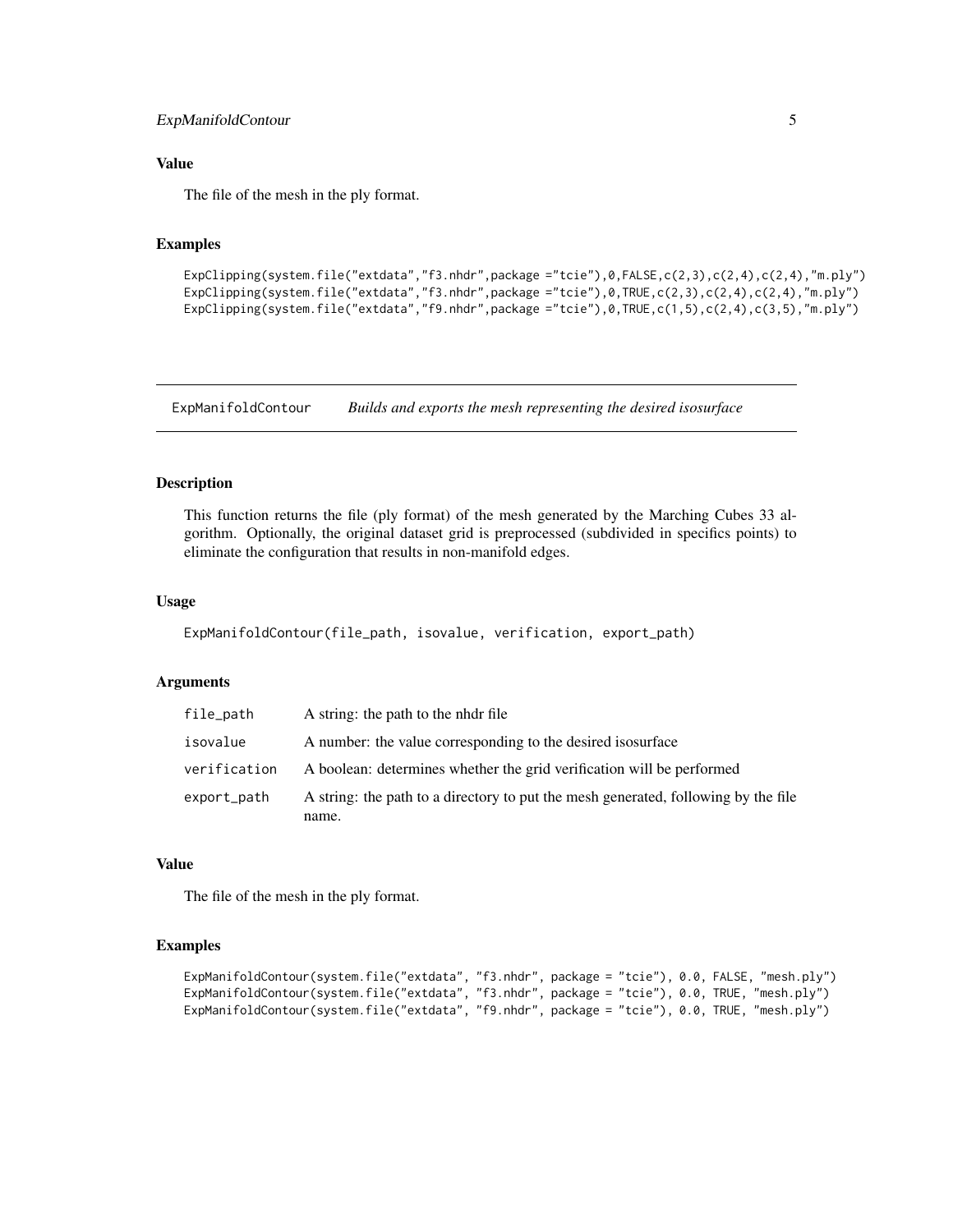#### Description

This function returns the visualization (rendered by the rgl package) of the mesh generated by the Marching Cubes 33 algotithm. Optionally, the original dataset grid is preprocessed (subdivided in specifics points) to eliminate some configuration which results in non-manifold edges.

#### Usage

```
ManifoldContour(file_path, isovalue, verification, color_mesh, opacity,
  new_window)
```
#### Arguments

| file_path    | A string: the path to the nhdr file                                   |
|--------------|-----------------------------------------------------------------------|
| isovalue     | A number: the value corresponding to the desired isosurface           |
| verification | A boolean: determines whether the grid verification will be performed |
| color_mesh   | A string: the color to rendirind the resulting mesh                   |
| opacity      | A number: the opacity-level                                           |
| new_window   | A boolean: determines whether a new view window will be opened        |

#### Value

The visualization of the generated mesh.

#### Examples

```
ManifoldContour(system.file("extdata", "f3.nhdr", package = "tcie"), 0.0, FALSE,"red",1.0, TRUE)
ManifoldContour(system.file("extdata", "f3.nhdr", package = "tcie"), 0.0, TRUE,"red",1.0, TRUE)
ManifoldContour(system.file("extdata", "f9.nhdr", package = "tcie"), 0.0, TRUE, "blue",1.0, TRUE)
```